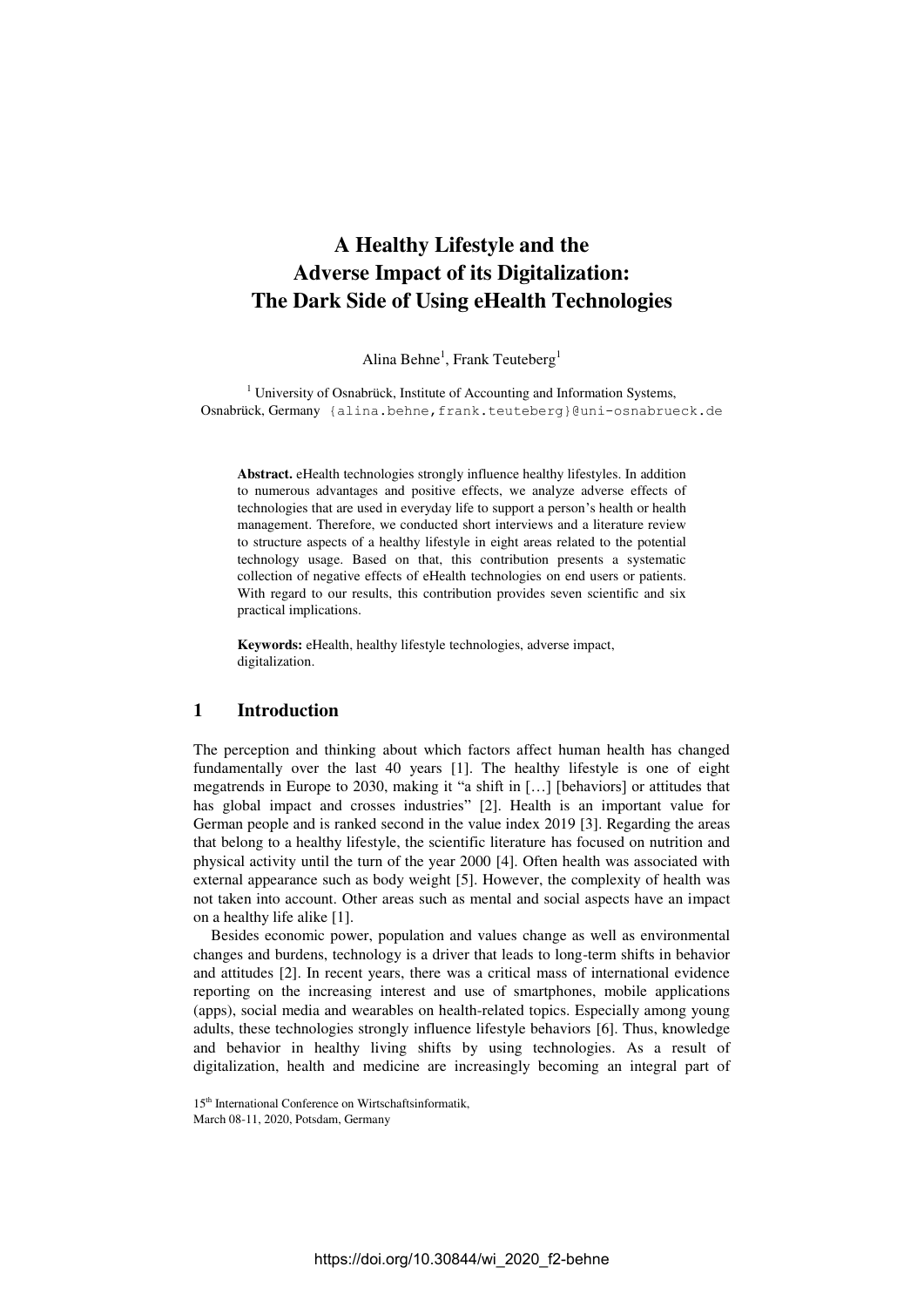everyday life [6, 7]. The digitalization and use of technology in a healthy lifestyle should support people to live this lifestyle in an easier way. Because of accessibility, diversity and details of health information, technologies can be used to gain a better knowledge of the body, diseases and health prevention as well as to maintain a better health status [8]. Often technologies are only dealt with demonstrating or investigating their usefulness, opportunities, or advantages [7, 9]. Goodyear [5] notes a lack of empirical evidence on the experience and usage of technologies such as fitness trackers in the domain of healthy living for young people, especially on potential negative effects. In scientific contributions on new digital solutions, adverse impacts on humans are only briefly mentioned or discussed with focus on certain cases like a specific eHealth technology.

This contribution provides a framework of the potential use of technologies in healthy lifestyle. Based on that, we present a structured collection of negative effects of healthy lifestyle technologies for the end user or patient, such as fitness trackers or health apps. For this purpose, our work is guided by the following research questions:

- **1. In which areas of a healthy lifestyle is digitalization applied?**
- **2. How can healthy lifestyle technologies have adverse impacts on people?**

To answer these research questions, we organized our contribution as follows: In order to approach the subject of health holistically, we structured areas of a healthy lifestyle after surveying 70 people. We asked them about areas that they see as a part of healthy living and the possibility of using technologies in these areas. In some short interviews, discussions arose about the negative effects of these technologies. Afterwards, we conducted a systematic literature review with regard to adverse impacts of using technologies in each identified healthy lifestyle area.

# **2 Methodology**

Several adverse effects of using eHealth technologies or technologies for a healthy lifestyle are mostly mentioned while examining for example positive effects or the acceptance. This research gap motivated us to focus on the structured research of these negative effects. Therefore, we (1) structured the topic healthy lifestyle and its use of technologies, which deal with the first research question. Furthermore, we (2) investigated adverse impacts of using technologies in these areas in relation to the second research question. Thus, the first section of the results presents a prerequisite for the literature review in the second part of this work: the holistic consideration of the potential adverse effects of eHealth technologies.

First, we carried out short interviews with 70 participants from Germany in different locations. The first question was purposely chosen independently of technology usage in order to provide a holistic view on the topic health to the respondents. Otherwise, the given answers might be biased by the existent knowledge about eHealth technologies. In this example, the respondents might answer that only physical activity and sleep are relevant for tracking because their fitness trackers are able to analyze these data. First, we asked the participants about their demographics, which can be retraced in [Table 1.](#page-2-0) Then, the interviews were structured with two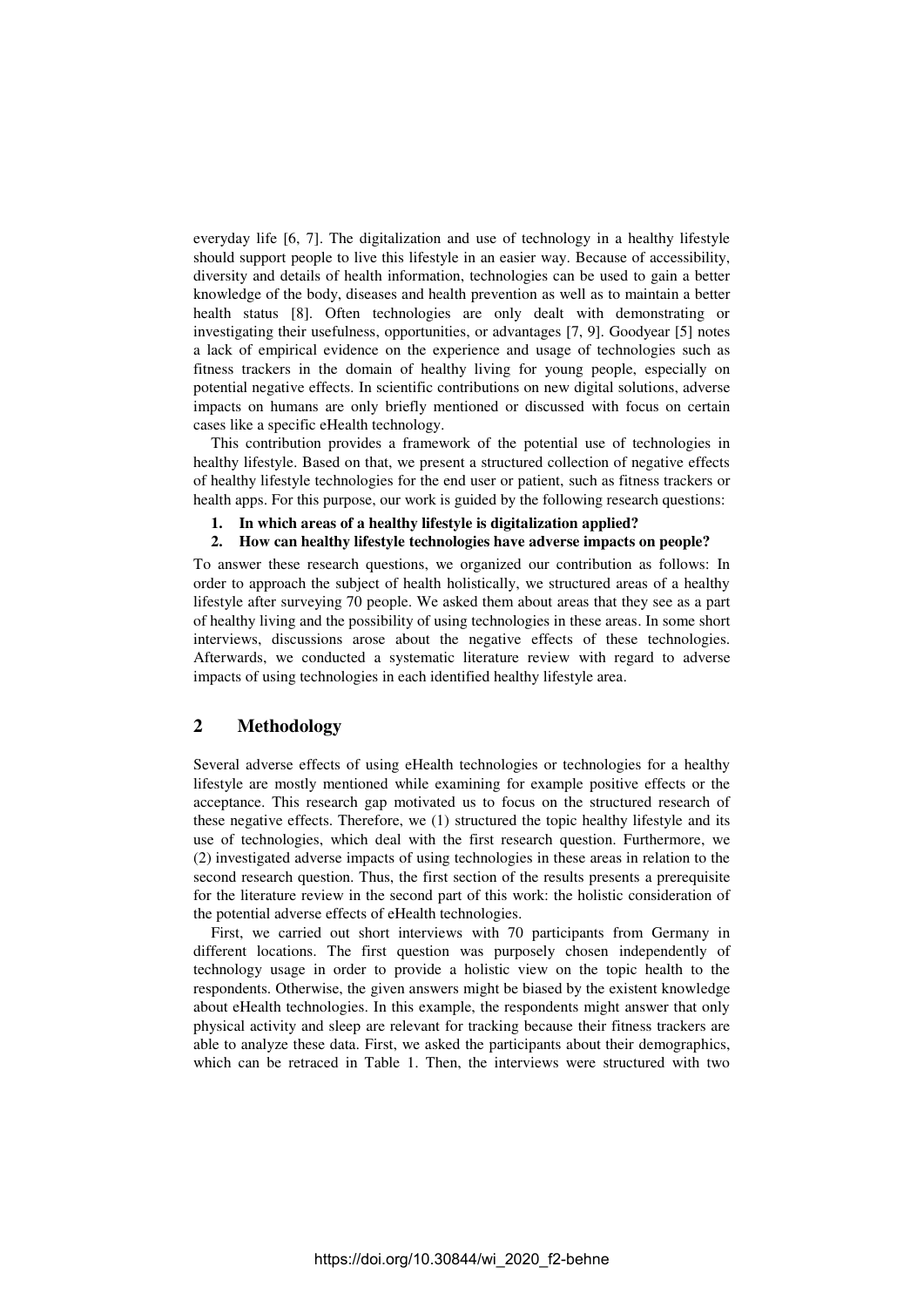questions to categorize healthy lifestyle areas holistically: (1) Which specific factors or areas have an impact on a healthy lifestyle? (2) Can you imagine using technologies in each of these areas?

<span id="page-2-0"></span>

| <b>Attribute</b> |       | Total | $\%$ | <i><b>Attribute</b></i> |         | <b>Total</b> | $\%$   |
|------------------|-------|-------|------|-------------------------|---------|--------------|--------|
| Age              | 18-29 | 38    | 54%  | Gender                  | Male    | 42           | $60\%$ |
|                  | 30-39 | 14    | 20%  |                         | Female  | 28           | 40%    |
|                  | 40-49 |       | 10%  | Residence               | Town    | 47           | 67%    |
|                  | >50   |       | 16%  |                         | Village | 23           | 33%    |

**Table 1:** Demographics of the participants

With regard to the answers to the first question, the level of detail ranged from three to 20 mentioned categories or factors of a healthy lifestyle. In addition, we identified healthy lifestyle areas from literature in the field of digitalization and business informatics to verify the interview results. These listed various lifestyle factors in relation to digitalization. With our domain knowledge, we independently used all identified categories of a healthy lifestyle from the interviews and literature to derive clustered healthy lifestyle areas. After the short interviews, discussions with respondents erupted, in which the negative effects of using technologies were also mentioned.

<span id="page-2-1"></span>

| <b>Table 2.</b> Keywords and relevant findings in the context of systematic literature review |
|-----------------------------------------------------------------------------------------------|
|-----------------------------------------------------------------------------------------------|

| Domain                 | <b>Keywords</b>                                     |                             |                             |                             |                |
|------------------------|-----------------------------------------------------|-----------------------------|-----------------------------|-----------------------------|----------------|
| Adverse impact         | adverse impact, adverse effect, risk, consequences, |                             |                             |                             |                |
|                        | disadvantage, problem, challenge                    |                             |                             |                             |                |
| Digitalization         | Digitalization in health, digital health, eHealth   |                             |                             |                             |                |
| Healthy lifestyle area | <b>Keywords</b>                                     | db 1                        | db2                         | db3                         | db4            |
| Physical activity      | physical activity, movement, fitness,               | 5                           | 6                           | 2                           | 8              |
|                        | exercise, motivation, wearables                     |                             |                             |                             |                |
| <b>Nutrition</b>       | nutrition, diet, food                               | $\Omega$                    | $\Omega$                    | 2                           | 5              |
| Mindset                | work-life balance, mental health,                   | 1                           | $\overline{c}$              | 1                           | 4              |
|                        | stress management, satisfaction,                    |                             |                             |                             |                |
|                        | lifestyle, nature, targets, incentives,             |                             |                             |                             |                |
|                        | internal drive, nature, finance                     |                             |                             |                             |                |
| Social aspect          | social environment, social life, social             | $\mathfrak{D}$              | 3                           | $\mathcal{D}_{\mathcal{L}}$ | 8              |
|                        | surrounding                                         |                             |                             |                             |                |
| Addiction prevention   | seeks prevention, addiction, drugs,                 | $\mathcal{D}_{\mathcal{L}}$ | 1                           | 1                           | 5              |
|                        | smoke, alcohol                                      |                             |                             |                             |                |
| <b>Sleep</b>           | sleep, recovery, relaxation, recreation,            | 3                           | 5                           | 1                           | 4              |
|                        | sleeping rhythm, meditation                         |                             |                             |                             |                |
| Healthcare             | healthcare, illness, sickness, disease,             | 6                           | $\mathcal{D}_{\mathcal{L}}$ | $\mathcal{D}_{\mathcal{L}}$ | 8              |
|                        | prevention, quantified self                         |                             |                             |                             |                |
| Health literacy        | health literacy, health competency,                 | $\mathfrak{D}$              | 1                           | 3                           | $\mathfrak{D}$ |
|                        | health education                                    |                             |                             |                             |                |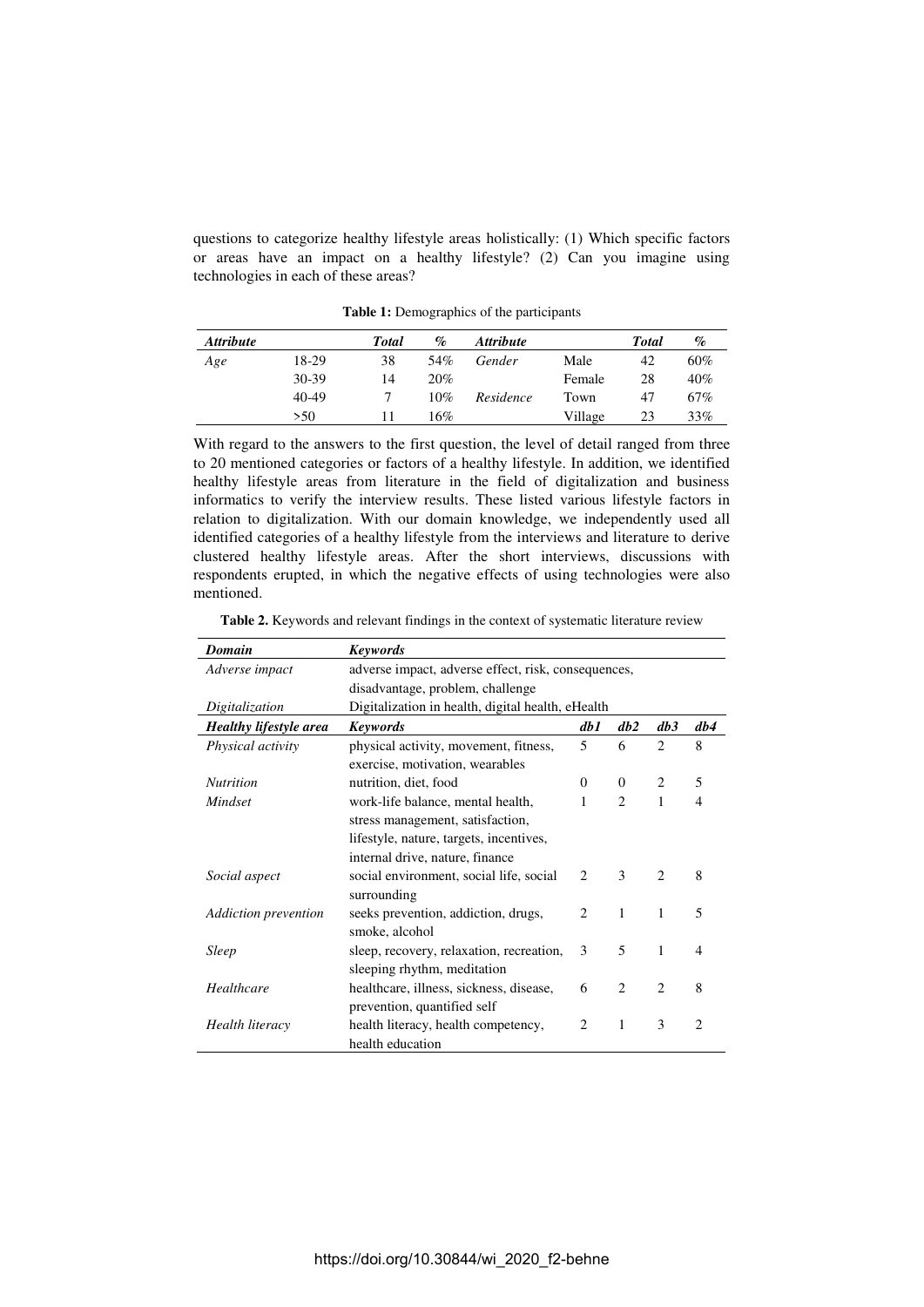We conducted a systematic literature review according to vom Brocke et al. [10] with different search terms in four databases: SpringerLink (db1), PubMed (db2), ScienceDirect (db3), and Google Scholar (db4). Since the literature review for adverse impacts of the digitalization in healthy lifestyle would be quite unspecific, we categorized our research along keywords of the areas of healthy living as derived from the interviews (cf. [Table 2\)](#page-2-1). Each of our search terms consisted of a variation of several keywords from one *healthy lifestyle area* and from the domains *adverse impact* and *digitalization*. [Table 2](#page-2-1) presents the keywords and the number of relevant contributions, which are identified in the literature review. First, we assessed the relevance of the studies on the basis of the titles and abstracts. Afterwards, we analyzed the full text of selected contributions with the following selection criteria: (I) the content of the abstract contains at least one adverse effect in relation to using eHealth or healthy lifestyle technologies, (II) the contribution was a conference paper or journal article, and (III) was published after 2013. Due to the Quantified Self movement, which was "at the center of consumer interest and industry attention in the wearable tech industry" in 2014 [11], we focused on more recent articles.

# **3 Results**

### **3.1 Potential areas for the usage of healthy lifestyle technologies**

In this paper, the understanding of health is broader than just physical health. The WHO defines health as "a state of complete physical, mental and social well-being and not merely the absence of disease or infirmity" [12]. In order to analyze structurally different healthy lifestyle areas, in which technologies can be used, we divided a prototypical healthy lifestyle into eight different areas based on our interviews and literature (cf. [Figure 1\)](#page-4-0). In the following part, we describe these lifestyle areas and point out the relation to Maslow's levels of hierarchy of needs, which concentrates on the development of healthy individuals [13]. As a result, [Figure 1](#page-4-0) shows by which levels of needs each identified area is addressed and that each level of needs was covered. Needs in the hierarchy can be basic needs (1. physiological, 2. safety, 3. love/belonging, or 4. esteem) or growth needs (5. selfactualization) [14]. With regard to our interviews and in combination with literature results, all these identified categories contribute to the fact that humans feel healthy.

In [Figure 1,](#page-4-0) we also show the most relevant of the participants' mentioned keywords within each category. Just 35% of respondents directly associated **healthcare** with a healthy lifestyle, which is related to Maslow's second level. This might be due to the aspect mentioned by one participant: "Those who live a healthy life do not need healthcare". The answers in this area contain medicine, advice from health professionals or self-healthcare due to prescription-free and alternative medicine. Referring to love and belonging of the third level in Maslow's hierarchy, the **social** aspect was an important factor for the majority of respondents. It was mostly mentioned at least in third place, including the keywords friends, partners and a stable and positive environment. In order to outline the social aspect, in literature,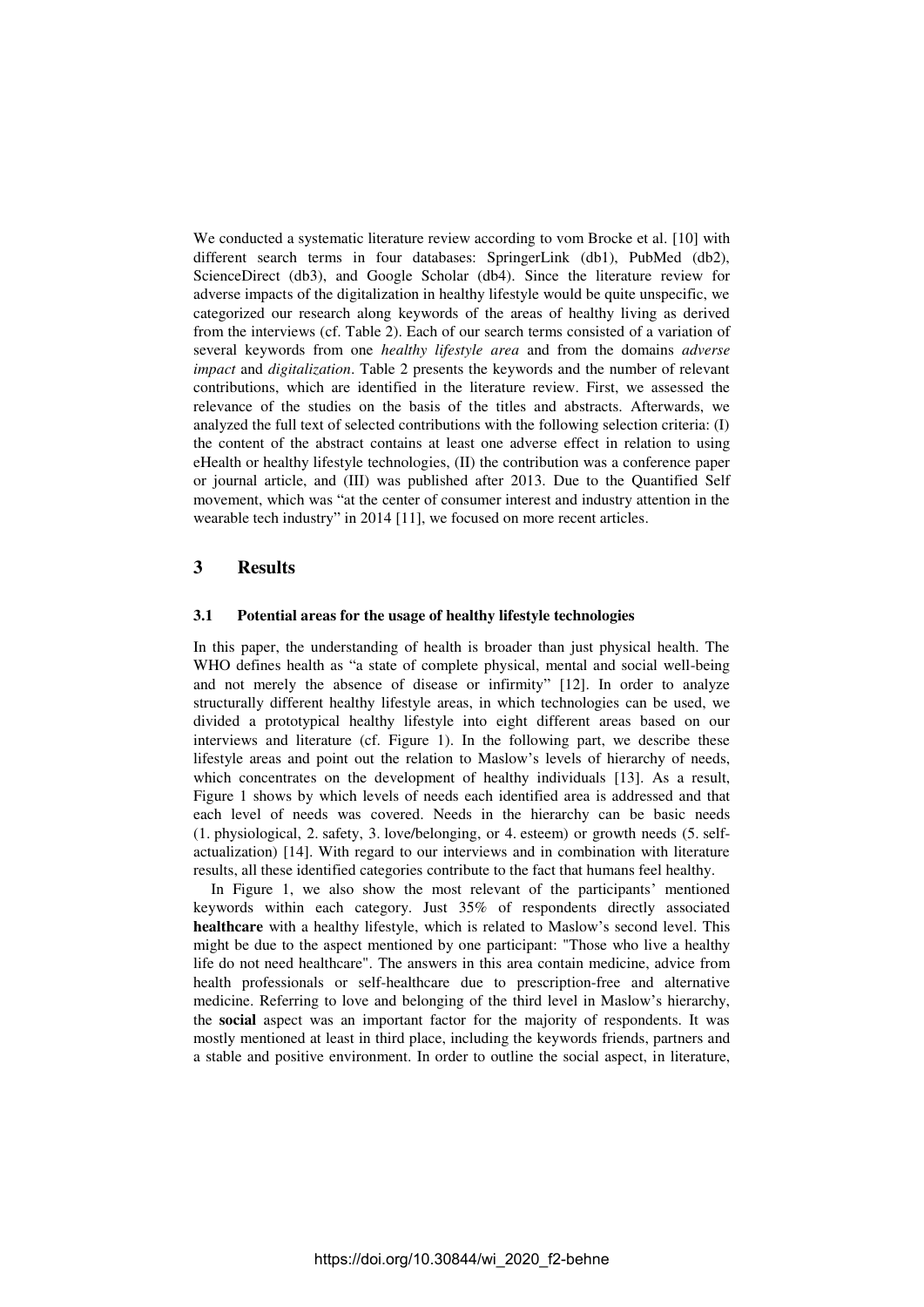some authors stated social support and environment and life situations, such as workplace and neighborhood [7, 15]. 64% of the participants regarded **sleep** as an important issue to maintain their health. Maslow defines sleep as a physiological need. Lappalainen et al. [16] illustrates that sleep depends on other lifestyle factors such as working hours and perceived stress.



<span id="page-4-0"></span>**Figure 1.** Identified healthy lifestyle areas related to the potential technology usage

In the context of **addiction prevention**, the perceptions from literature and interviews partly diverged. On the one hand, scientific literature and half of the respondents insisted that drugs such as alcohol should be avoided for a healthy lifestyle [15]. On the other hand, the opinions supported a controlled drug use to a small extent or alcohol consumption management [16, 17], rather than strictly avoiding it. The reason for this is that they associate fun and pleasure directly with the consumption of drugs, which is more than a physiological need. In turn, it promotes mental health and refers to the fourth level of Maslow's hierarchy: freedom.

The area **physical activity** refers to movement in leisure time and work as well as motivation to increase physical activity [16]. Physical activity can be seen either as a physiological need or as a passion in case people solely practice for their external appearance (level 1, 4, and 5). Another physiological need is **nutrition**, which covers the subjects of balanced diet and the amount of consumed food. The area **mindset** mainly consists of the mental attitude and psychological experiences. In addition, literature proposes energy, internal stress, absence of depression and emotions as important factors [6, 17], whereas respondents cited aspects such as work-life balance, stress management, experiences in nature, personal and professional goals, and self-love. These aspects cover level 5 in Maslow's hierarchy of needs, pursuing one's passion and aims. Furthermore, some participants explained that a healthy mindset requires a minimum of budget to cover basic needs. We regard the financial aspect as a security need, as proposed by Maslow. In literature, **health literacy** was associated with health awareness and better knowledge about body, illness and healthcare (level 5, knowledge and interests in context to self-actualization). Throughout the interviews, health education and awareness about one's own body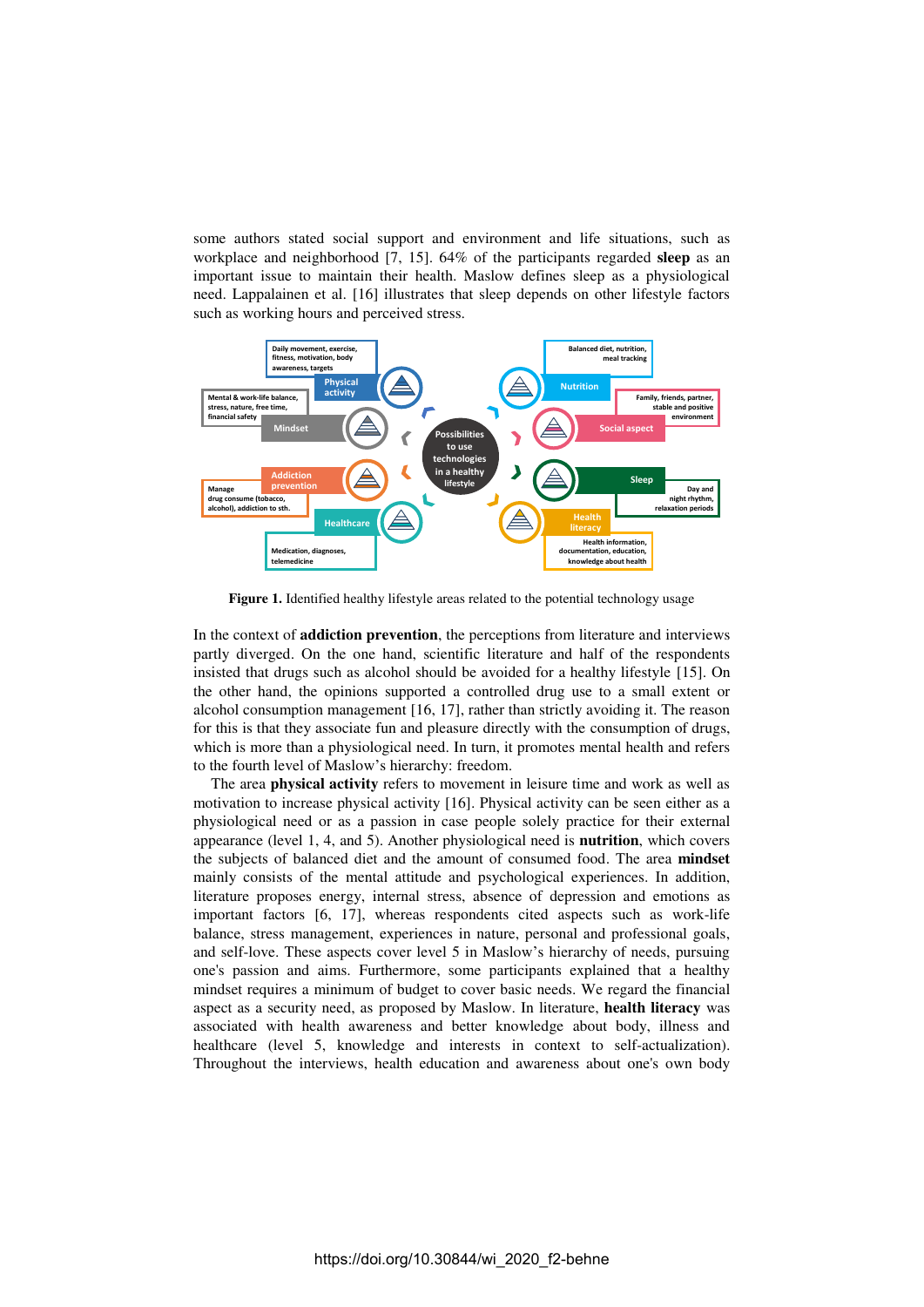were identified as a relevant part of health literacy. In literature, health literacy is the understanding of "relevant health terms and place health information into the appropriate context in order to make appropriate health decisions" [18]. Taking eHealth literacy into account, it represents "the ability to seek, find, understand health information from electronic sources and apply the gained knowledge to addressing or solving a health problem" [18].

#### **3.2 The adverse impacts of using healthy lifestyle technologies**

The main purpose of our work is to identify potential adverse impacts of used technologies in a healthy lifestyle. Digital health involves the use of technologies to provide information, improve health literacy, and support people in their health and disease management [7]. In our findings, we do not concentrate on general negative impacts of technologies on human health, e.g. resting for too long. In literature, general negative effects of digitalization have already been extensively discussed and have been recorded by the WHO [19], among others. In our contribution, we focus on the adverse effects of healthy lifestyle technologies on people, not necessarily on their health. Based on their function and information, these technologies are associated with a healthy lifestyle such as eHealth technologies. The term *healthy lifestyle technologies* is used to summarize technologies that are used to manage health in a person's everyday life. They are used to support their health or health management. In our results, these technologies range from smartphone applications, health related websites, and social media with health content to wearables such as camera clips, sleeping trackers, smart watches, and smart clothing, which are able to generate an electroencephalogram and measure location, temperature, or pressure [7, 20]. Currently, there is a trend to quantify the own body and surrounding metrics to improve oneself [21]. One in six people in the US currently uses wearables [20]. These people like to quantify themselves measuring their workout, daily activity, sleep and more. However, bio-monitoring and self-tracking technologies as well as other healthy lifestyle technologies may have various unfavorable effects [22].

Our systematic literature review revealed a variety of adverse effects on human beings dealing with the use of eHealth technologies. [Table 3](#page-7-0) summarizes these potential negative impacts. If we could allocate some of the aspects to various areas, we subordinated it to the most appropriate area. Every mentioned healthy lifestyle technology possesses one commonality: the highly discussed matter of **data protection and privacy** of the personal data [11, 23] that is most likely to be assigned to the area *social aspect*. The exchange of personal data is a very sensitive issue for users, for example the continual reporting of the location or in particular the collection of health related data [11, 24]. There is need for more private data and confidentiality protection [25]. Nowadays, wearables are able to monitor several medical risk factors [20]. Fitness trackers are not subject to the same protection concept as other medical applications, although the collected data have the same sensitivity. Wearable manufacturers are able to classify their devices as healthy lifestyle technologies that are not subject to stricter rules like medical technologies [26]. This results into health data being inadequately protected. In this case, it could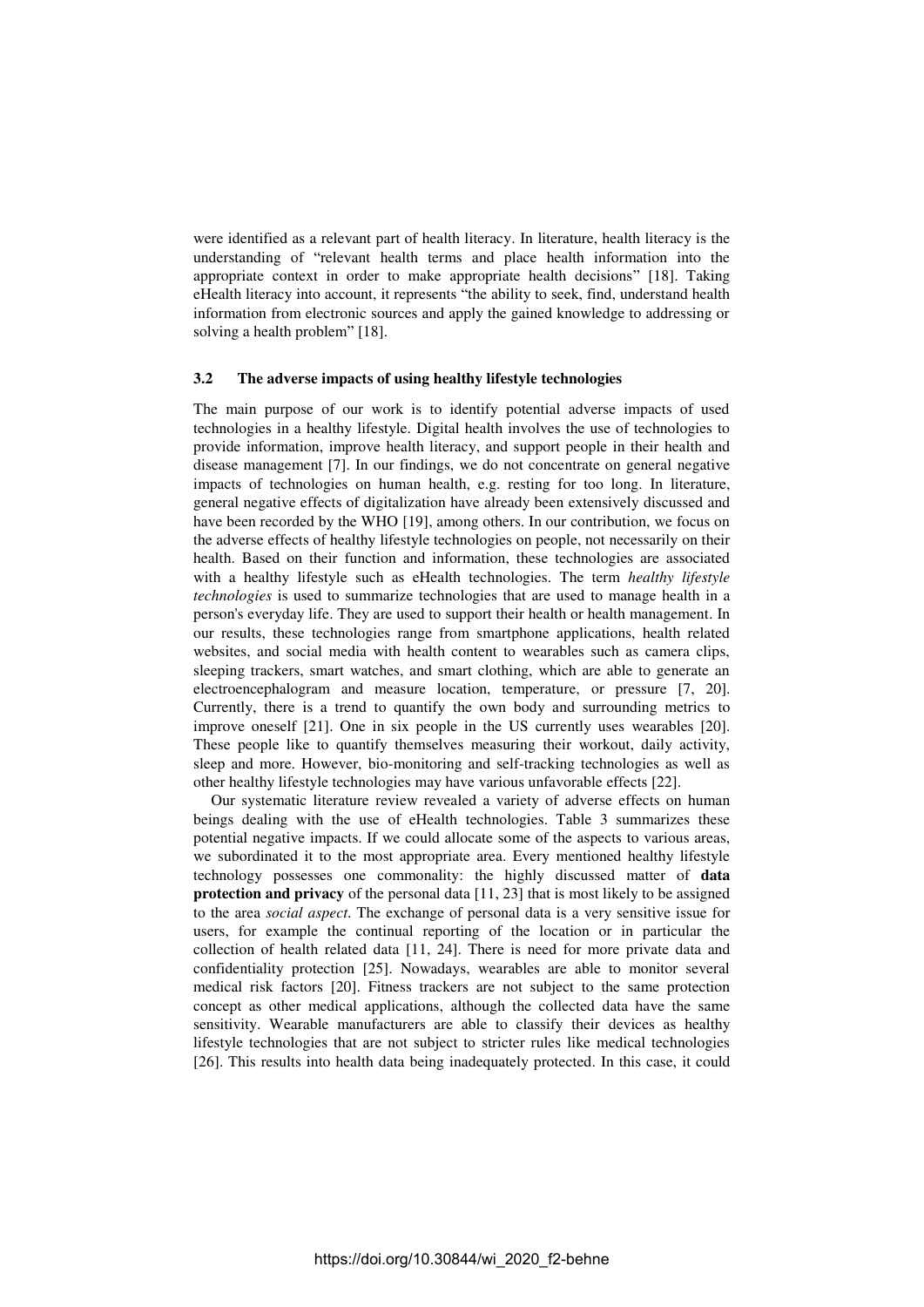be difficult if the privacy of consumers was violated. Regarding data privacy statements, the younger generation has alarming points of view suggesting that nobody is interested in their information anyway because there is supposedly enough other personal information on the internet [7]. Health as well as other personal information may be used for discrimination and surveillance *(I4.5)*. Digital health surveillance systems, e.g. health insurance companies, are able to gather more details about the population down to each individual [21].

A negative impact of self-tracking **physical activity** is that the human body is regarded as a normalized object rather than a human subject. Users of fitness or health wearables may no longer rely on their sensitivity, but on their set goals and ignore physical warning signals *(I1.1).* Supposing a user is in a bad physical condition, he gets informed by his fitness tracker, that in order to achieve the daily fitness goal he needs to proceed walking another 2000 steps nevertheless. The user would have to ignore his physical condition in order to reach the fitness goal. This initiates a process, in which users become less conscious and miss the deep understanding of their bodily reactions and feelings. They lose their awareness of body sensation such as muscular sensations *(I8.5)*. As a result, health literacy suffers [5, 22]. Stress can occur due to a lack of **health literacy** or information overload without precise guidance or explanation *(I8.4)* [27]. In this context, data is not useful for these users because it offers too little information. Some consumers do not know how to interpret data such as their heart rate [28]. One participant mentioned that he is unsure about whether his daily target step amount is appropriate for him. This aspect goes along with the fact that wearables can cause the anesthetization of the human sensation and experience [22]. One participant stated: "Nowadays, it seems so, instead of having fun while exercising or trying out good feeling activities, the next fitness or diet program via internet is used to get slimmer and fitter".

In general, there is a lack of trust in wearables [25]. Collected data e.g. from fitness trackers are not always accurate *(I1.2)*. When consumers notice the difference between the actual behavior and the recorded data, general mistrust in eHealth technologies occurs. Partly, this leads to an abandonment of usage [22, 28]. In the context of **sleep** analysis, lifestyle technologies do not have the advanced maturity and accuracy like technologies in sleep centers. Fitness trackers rather determine the waking and sleeping times, although they show the user the exact sleep phases. However, there are irregularities, for example, if users do not move while awake [29, 30]. The analyzed sleeping phases of trackers for lifestyle purposes are rarely reliable *(I6.1)* [29]. Thus, users may perceive days or nights worse with an evaluation of wearables than without, and vice versa [5].

In general, the principle of self-tracking is based on self-improvement, whereupon one feels the urge of further advancing this process. Thus, the consumer will never attain an optimum *(I1.4)* and will never be satisfied with his current performance status [22]. Extending user's sport to eHealth technologies, the enjoyment of the workout and positive **mindset** can be diminished *(I3.2)*. Users may not achieve a mental balance, which usually occurs during training [5, 22]. In order to wear a smart watch while doing sports, one participant of our interview mentioned "users are mostly more focused on their performance than on the surrounding and the enjoyment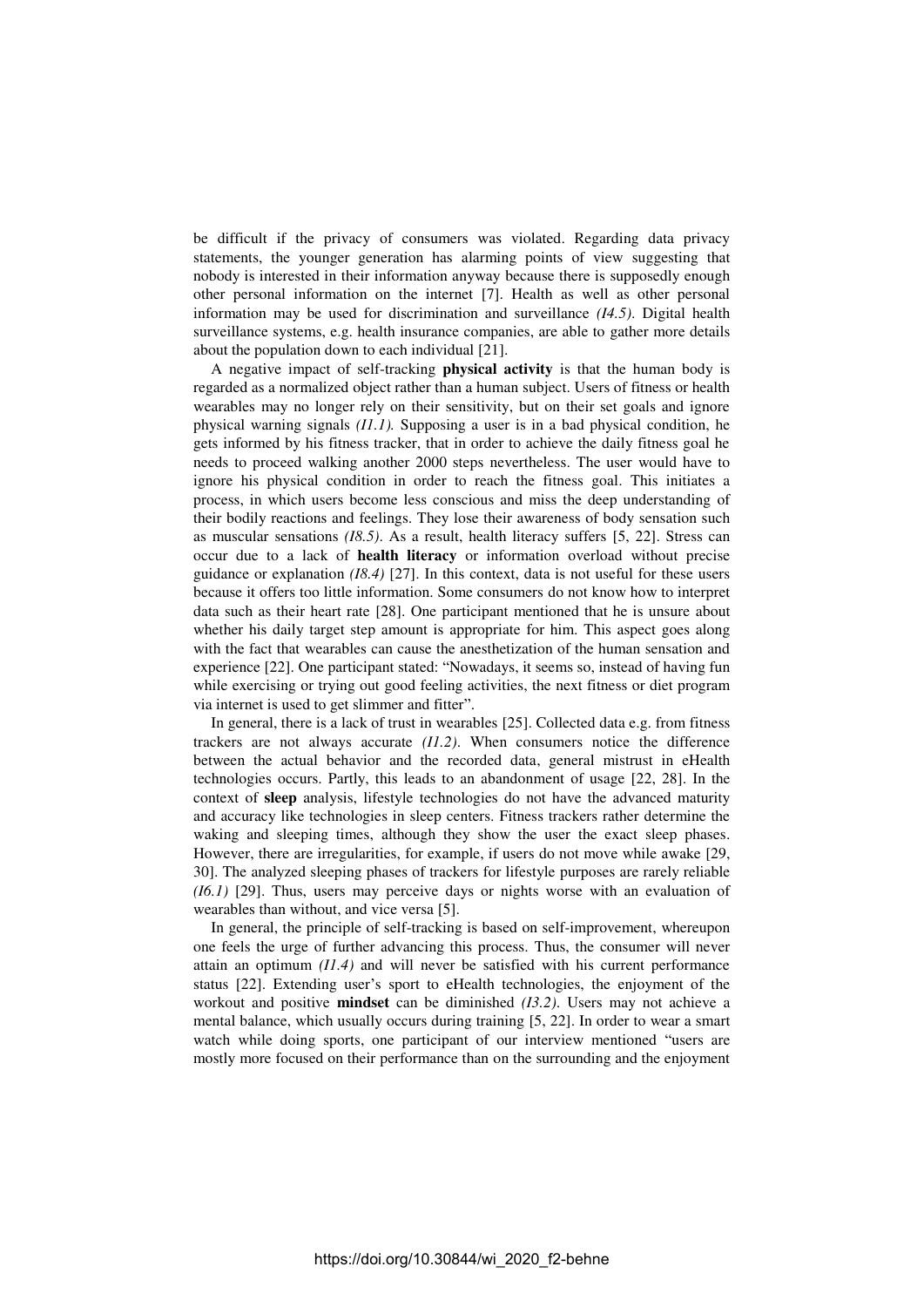of training". This can also be described as an absence of the usual effect of mental balance, as the feedback from technology disrupts the flow of thoughts *(I3.1)* [22]. Users feel demotivated and get internal stress, when failing to reach their daily target [5, 16, 17]. The same effect occurs when the users' performance drops *(I1.3)* [31]. Further, people may switch to sports in virtual reality such as immersive technologies or fitness platforms via video. In this context, participants mentioned that while exercising via the fitness platform, no expert is able to verify the correct execution of the users' fitness exercises *(I1.5)*.

**Table 3.** Potential negative impacts of healthy lifestyle technologies

<span id="page-7-0"></span>

| No.            | Impact                                                                              |
|----------------|-------------------------------------------------------------------------------------|
| $\mathcal{I}$  | <b>Physical activity</b>                                                            |
| 1.1            | Ignorance of physical warning signals to achieve set daily goals [5, 22]            |
| 1.2            | Mistrust because of low accuracy of fitness trackers [22]                           |
| 1.3            | Demotivation through performance drops [31] and non-wearing [32]                    |
| 1.4            | Continuing self-improvement, so the user never attains an optimum [22]              |
| 1.5            | No verification of the correct execution of fitness exercises (interview)           |
| $\overline{c}$ | <b>Nutrition</b>                                                                    |
| 2.1            | Low eHealth readiness (insufficient cooperation betw. dietitians & IT-experts) [33] |
| 2.2            | Weight loss as a result of self-tracking practices [5]                              |
| 2.3            | Increasing association of health with external appearance [5]                       |
| $\mathfrak{Z}$ | <b>Mindset</b>                                                                      |
| 3.1            | Dissatisfaction, bad mood and mental disbalance might be promoted [5, 22, 34]       |
| 3.2            | Diminished enjoyment of the environment or of the activity [22]                     |
| 3.3            | Constant or on-call availability [35]                                               |
| $\overline{4}$ | <b>Social aspect</b>                                                                |
| 4.1            | Social pressure in relation to negative judgement of other users [31]               |
| 4.2            | Obligation to purchase [36]                                                         |
| 4.3            | Inferiority feeling because of social networks such as Instagram [37]               |
| 4.4            | Inadequately protected data can be used for discrimination and surveillance [21]    |
| 5              | <b>Addiction prevention</b>                                                         |
| 5.1            | Dependence on feedback [38]                                                         |
| 5.2            | Addiction to eHealth technologies [32]                                              |
| 5.3            | Encouraging controlling behavior of other people [9]                                |
| 6              | <b>Sleep</b>                                                                        |
| 6.1            | Fluctuating reliability on sleep phases analysis [29]                               |
| 6.2            | Rather trust their data as body feeling [5]                                         |
| 6.3            | Lower sleep quality when using apps before bedtime [39]                             |
| 7              | <b>Healthcare</b>                                                                   |
| 7.1            | Inequalities between users and non-users [8, 40].                                   |
| 7.2            | Disparities among healthcare providers [8]                                          |
| 7.3            | Misdiagnosis because of self-diagnosis [25, 41, 42]                                 |
| 7.4            | Self-tracking can be tiring [43]                                                    |

*7.5* Price discrimination in tariff conditions based on tracked health data [24, 44]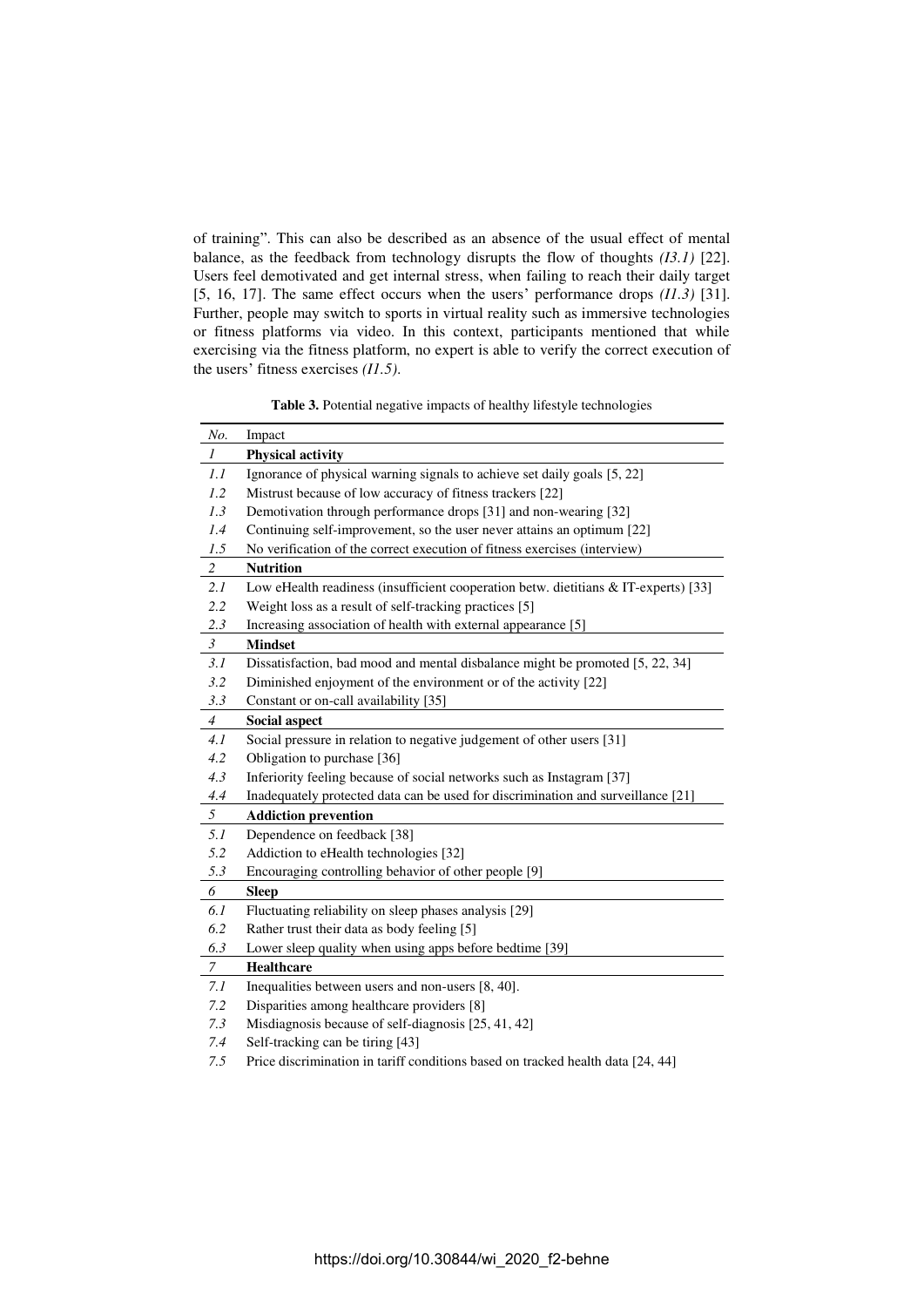| 8   | <b>Health literacy</b>                                                           |
|-----|----------------------------------------------------------------------------------|
| 8.I | Less need to acquire knowledge due to access to the internet [45]                |
| 8.2 | Challenge to find and interpret reliable and appropriate health information [46] |
| 8.3 | No validation of online information [47]                                         |
| 8.4 | Stress without precise guidance or explanation [27]                              |
| 8.5 | Less awareness and interpretations of bodily reactions and feelings [5, 22]      |

In times of social media, influencers set trends also in terms of a healthy lifestyle. Fitness and **nutrition** become increasingly important within social media. Health is increasingly associated with the outward appearance as well as body weight *(I2.3)* [5]. During training or at the end of the day, **social** pressure may arise from continuous comparisons being made of own results or of those from other users. Users are afraid of negative judgements from others *(I4.1)* [31]. In social media, people follow different profiles that contain healthy content, which may present solely highlights. A feeling of inferiority or a dependence on this content can occur *(I4.3)* [37]. Besides the **addiction** to content, users can become addicted to wearing eHealth technologies or on the feedback such as on their results or vital parameters *(I5.1-2)* [32, 38]. This addiction, as a behavior shift, is the interest of the manufacturers, who invest much effort into their social influence strategies [20]. Some consumers feel incomplete after putting down the device [22]. Besides a dependence on own data, a controlling behavior over other people can occur [9]. In this context, health wearables might be misused for other purposes, such as monitoring employees, children or partners. Some apps already exist on the market to control and influence other people, e.g.: sleep, school and internet down time can be set and certain websites can be blocked [48].

The healthcare sector is also subject to major changes through digitalization. Due to the constant data resulting from the monitoring of the body, the concept of the "digitally engaged patient" implies a shift of responsibility from the service provider to the individual [8]. Despite efforts to promote eHealth for everyone [18], following inequalities between users and non-users of information technologies in healthcare occur, especially since the use of quantified self apps *(I7.1)* [8, 40]. Consumers benefit from the ability to store and retrieve health information, schedule appointments with healthcare providers easier, and simplify **healthcare** processes. One of our interview participant mentioned that "health must always be accessible to all, even those who are less educated or have less technology skills". The internet provides a flood of information for everyone [46]. This complicates the search and interpretation of reliable and appropriate health information *(I8.2)*. Not merely the age, but the educational level in particular is a crucial factor in seeking health information [49]. Websites and social media consist of some fake and not reliable content about, among other things, health, nutrition and sports [37]. Moreover, online forums provide answers regarding health-related questions from people with little health competence. These may give wrong advice or discuss the seriousness of health problems instead of offering a solution *(I8.3)* [47]. When dealing with diseases, selfdiagnosis is a dangerous concept and might lead to misdiagnosis *(I7.3)* [41, 42]. One reason for this may be that patients describe or report their symptoms incorrectly [25,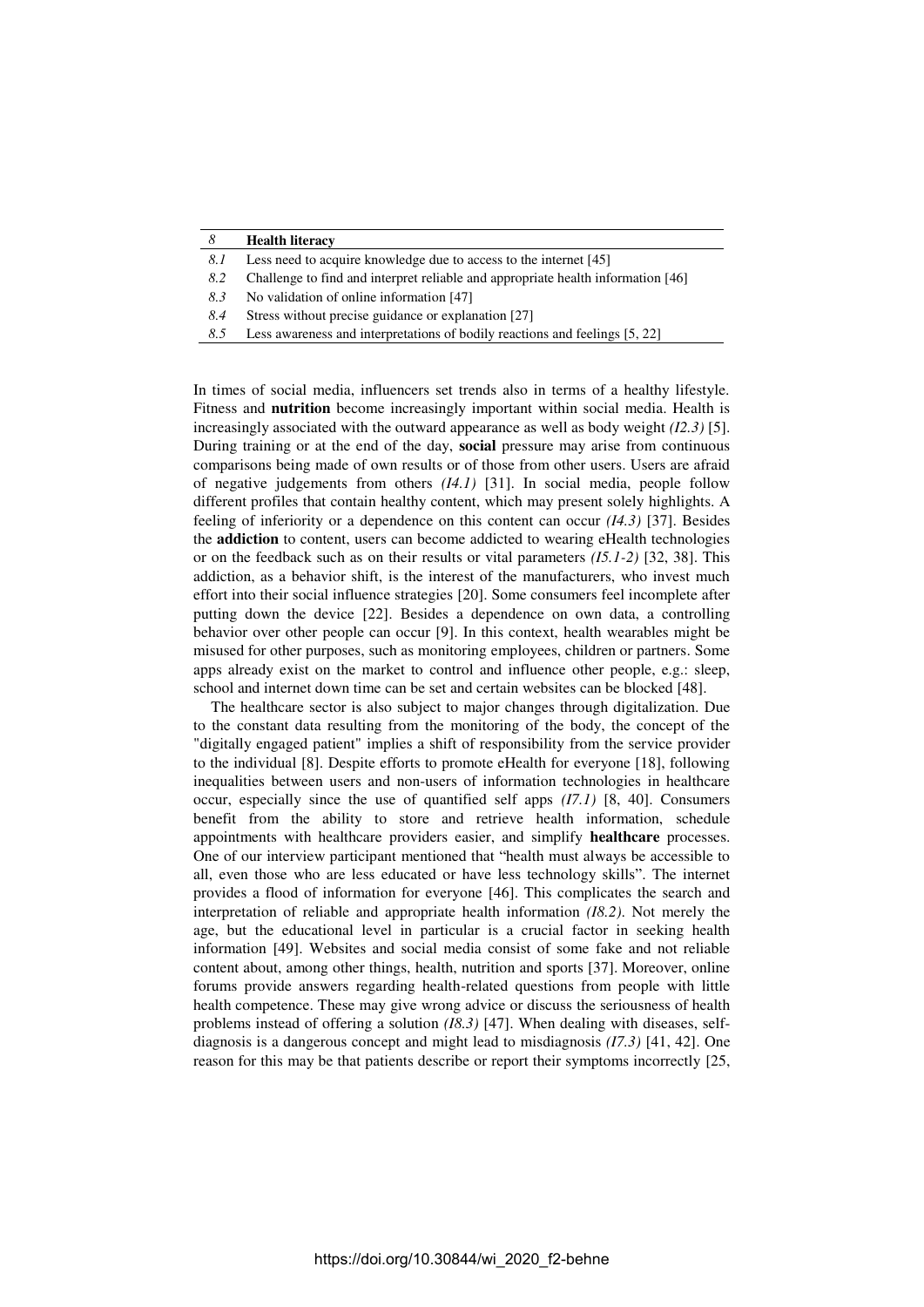42]. Besides inequalities among patients, there are also disparities among healthcare providers *(I7.2)*. They do not have the same prerequisites for their business without eHealth such as telemedicine [8]. In addition, on the one hand, digitalization provides flexibility to many professionals, e.g. doctors. On the other hand, it leads to the expectation of constant or on-call availability. The supposedly positive effect of flexibility can shift to a continuous massive stimulus flooding and stress. The associated overload of the brain can disturb the work-life balance *(I3.3)* [35, 50]. A feeling of control, accuracy and the lack of privacy may cause dissatisfaction and bad mood *(I3.1)* [5, 22, 34].

# **4 Discussion and implications**

While, in general, digitalization leads to less physical activity [35], eHealth technologies motivate users to increase physical activity as well as their health literacy and competence [51]. Fitness trackers are intended to motivate the user to exercise more by measuring vital parameters and creating a sense of achievement by setting and achieving goals [7]. In turn, this results in less health risks such as coronary heart disease, overweight or obesity, certain types of cancer and mental disorders [35]. Further, due to eHealth technologies, location barriers are bridged and health information can be shared and accessed anywhere. In addition to these benefits, consumers should also consider negative effects, as our results show (cf. [Table 3\)](#page-7-0).



**Figure 2:** Key adverse impacts of technology usage for each healthy lifestyle area

Considering these adverse impacts, we recognized a strong connection between the different areas of a healthy lifestyle. We identified wearables as the most relevant and discussed technology. Not least for this reasons, it is of great importance to us to identify our healthy lifestyle areas in order to approach this topic holistically. Throughout targeted search for each of the eight areas, we were able to record and to discuss a variety of results. Otherwise, the results might be unidimensional due to the fact that they mainly contain aspects about physical activity. There is a trend in quantifying everything along the areas quantified self, smart cars, houses and clothes [21]. In relation to the adverse impacts of healthy lifestyle technologies, we recognize some major aspects. Based on the structure of the eight areas of healthy lifestyles, Figure 2 presents not only the main opportunities for technology usage in each area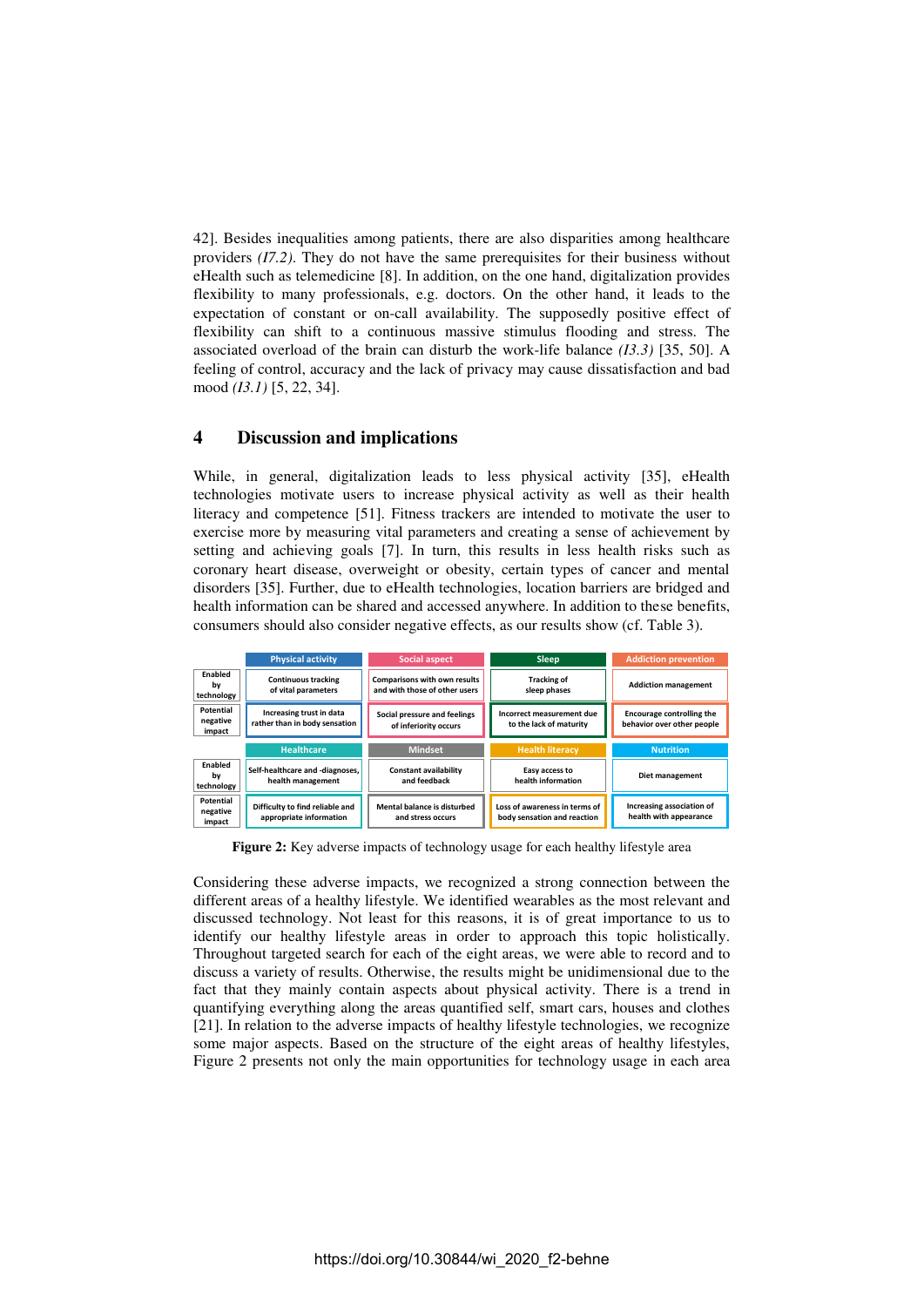but simultaneously also the biggest potential adverse effect on users. This demonstrates the unfavorable direction in which lifestyle can be shifted due to the use of healthy lifestyle technologies. Especially stress is an always-reoccurring factor as a result of either addiction to the feedback, not-reaching set goals or comparison to other users. We can derive implications for actions on both sides: practical implications (PI) for several health providers and eHealth manufacturers as well as scientific implications (SI) for further research.

In the healthcare sector, there is a major change resulting from digitalization: the shift of responsibility from the service provider to the individual [8]. In Germany, the Bundestag passed a law for an improved supply through digitalization and innovation (Digitale-Versorgung-Gesetz, DVG) on 7<sup>th</sup> November 2019. This enables prescription apps, the simple use of video consultation and enabling access to the secure data network during treatments [52]. Before eHealth applications can be applied in the individual medicine sector, they have to undergo further improvements. A lot of health information is a prerequisite in order to analyze the data properly. Each individual diagnosis needs to be based on the own health data with a reference to population statistics. Otherwise the own health data are only random information [21]. As a result, to ensure the quality of online diagnosis applications or other apps based on analyzing health data, it is important to collect a vast database, creating a health reference point based on population statistics (**PI1)**. This must be adhered before an application makes any diagnoses or a physician supports an application via prescription. Misdiagnoses can occur, if the data basis is insufficient. However, this and other eHealth applications only succeed if there is a clear guidance on the eHealth technology and its content. This is particularly necessary for people with little health or digital competence as for example older people [43]. In the context of health literacy, there is a need to establish an understanding that being fit is more than being not fat or that being healthy is not equal to the norm of taking 10.000 steps a day [5]. For example, some users do know that they have an heightened heart rate but they do not know the meaning of a heightened heartrate [28]. In another way, more information in eHealth applications would help to interpret the presented data, e.g. about symptoms or therapies **(PI2)**. It might be beneficial to integrate methods such as gamification, increasing health knowledge or understanding the full functionality of apps. Further research is needed to build concepts such as gamification into health application, e.g. fitness tracker **(SI1)**.

A recurrent problem is the protection of sensitive health data. Medical applications are subject to a special protection concept. Currently, most fitness trackers are not classified as a medical application and thus they are not subject to this strict protection concept. In the future, technologies in relation to the collection of health relevant data should be monitored and classified by whether the collected information is medically relevant or not and therefore has to be protected [26]. It may be a solution to classify wearables and applications more strictly. With regard to the protection concept, healthy lifestyle technologies might be ranked as medical devices as soon as they handle personal health data **(PI3)**. It may be reasonable for fitness trackers to be classified as medical devices if physicians want to refer to the measured vital parameters in their consultation, e.g. via electronic health records. A related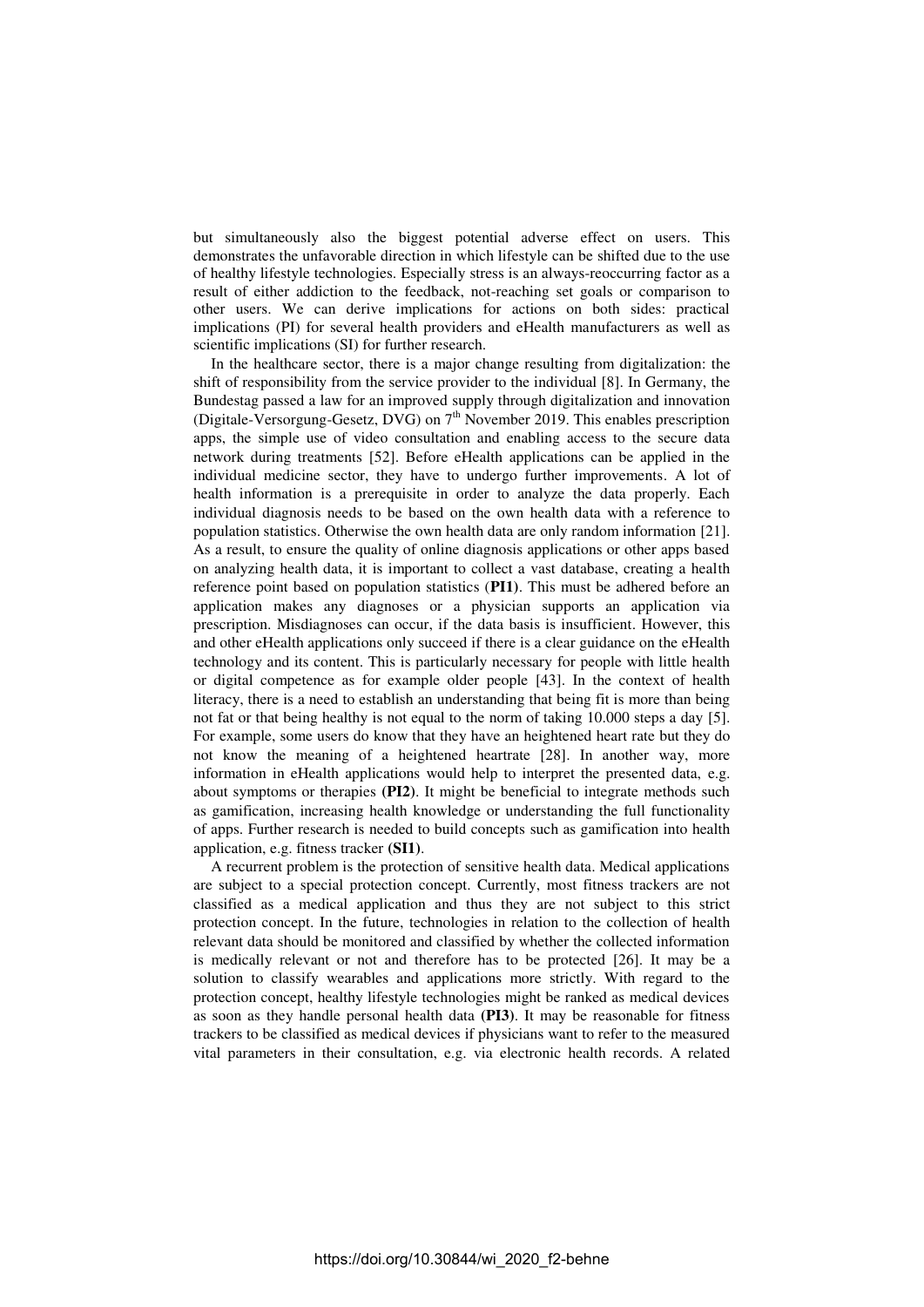issue is the validation of information, either from friends or from the internet [46]. In context of applications, which are only presenting impersonal information, there is a need for a standardized certificate to ensure that eHealth applications can be trusted the information's correctness and validity **(PI4)**. One solution might be that this certificate can only be awarded if professionals validate health information. Through the ability to prescribe apps with regard to the law DVG, physicians have to be able to trust the application because of mentioned standardized certificates.

Patients prefer self-management of diseases in connection with telemonitoring rather than visiting a doctor [43]. There are inequalities of users and non-users of eHealth applications because of their skills in respect of technology usage. Health must always be accessible to everyone. As a result, in future, an analogous solution must still be available for when it shifts more to the usage of online applications **(PI5)**. While the documentation with technologies for diseases promises enormous simplification and benefits [8], self-diagnosis is usually risky, especially for newly occurring symptoms. Some physicians perceive digital health as a threat because it undermines the high reputation of the medical profession and the asymmetry of the physician-patient relationship [8]. Within conceptual and practical differences, the boundaries between the individual and the population, personal and public health, surveillance and healthcare are blurred [21]. We argue that digital health should be seen as an opportunity to support diagnosing and treating diseases and early detection and prevention of diseases. Further research on future collaboration or extension of health care professions with technologies is needed. One potential research field is whether artificial intelligence is an opponent or opportunity for professionals in the matter of diagnosis or information **(SI2)**.

Personal health information is a sensitive issue also for users of wearables. In case of continuous self-tracking, the consideration of the individual rights is a crucial challenge [11]. With regard to the use of personal data, the health providers, such as health insurance companies, need to be more transparent in their data processing strategies **(PI6)** [24]. In the context of health insurances, further research about the use of personal health information from wearables or health application is needed **(SI3)**.

It might be interesting to consider the results in the context of the Prevention paradox by Geoffrey Rose **(SI4)**. In addition, further research might be about the consumers of healthy lifestyle technologies in relation to behavioral change of them due to self-tracking **(SI5)**. In respect of the sport sector, it is interesting to study the acceptance of immersive virtual reality technologies and their expected use **(SI6)**. Finally, additional research about gain or loss of health literacy through the quantification of the body, i.e. whether the user's confidence is either stronger in the body feeling or in the quantified values by technologies, would be needed **(SI7)**.

# **5 Conclusion and further research**

Our contribution structures the adverse impacts of eHealth technologies, which can be used in a person's everyday life in order to improve health or health management in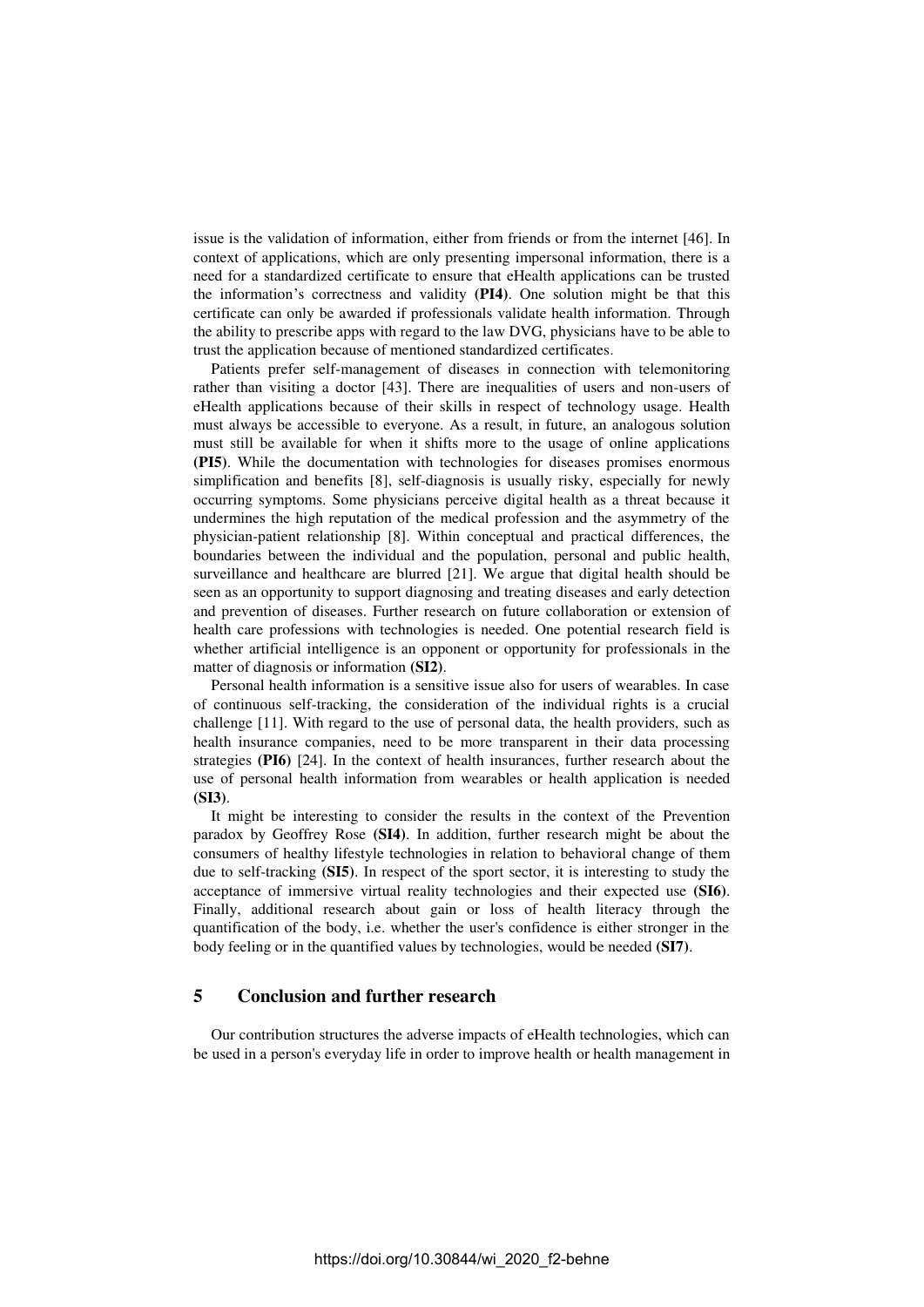the following eight areas: physical activity, nutrition, mindset, social aspect, addiction prevention, sleep, healthcare, and health literacy. With regard to continuous selfquantifying, social pressure can occur due to comparisons with other results. In case of not-achieving goals, users are dissatisfied and demotivated. Furthermore, trust in one's own body is neglected. Users focus more on their data and lose their internal awareness of body sensation. Thus, workouts or sleep may be perceived worse with evaluation of wearables than without. In the healthcare sector, data protection of wearables may not be the same as for medical devices. Acquiring health knowledge is no longer a priority, as the internet provides sufficient information. However, this complicates filtering the appropriate answers from the flood of online information. A poor understanding of health in combination with a weakly guided application may trigger stress.

With regard to our results and implications, our contribution provides new insights. We enrich the body of knowledge in the field of healthy lifestyle technologies creating six implications for healthcare providers, eHealth manufacturers or eHealth application developers. In addition, we derived seven ideas for further research from our findings.

In this contribution, limitations exist in the completeness, which is not given e.g. due to the limited number of databases searched. In addition, we conducted only short interviews with German participants. Moreover, this contribution did not focus on the perceived adverse impacts of the respondents and on the service provider, who plays a central role in to the context of healthy lifestyle technologies.

### **Acknowledgements**

This research was conducted in the scope of the project Apotheke 2.0 (FKZ 2818LD021), which is supported by funds of the Federal Ministry of Food and Agriculture (BMEL) based on a decision of the Parliament of the Federal Republic of Germany via the Federal Office for Agriculture and Food (BLE) under the rural development programme.

### **References**

- 1. Michaelson, V., Pickett, W., Davison, C.: The history and promise of holism in health promotion. 1–9 (2018).
- 2. Boumphrey, S., Brehmer, Z.: Megatrend Analysis: Putting the Consumer at the Heart of Business. White Pap. Euromonitor Int. (2017).
- 3. Arens, M., Richert, B.: Werte-Index 2018 : Natur und Familie sind den Deutschen jetzt wichtiger Freiheit und Erfolg werden zur Nebensache. (2017).
- 4. Divine, R.L., Lepisto, L.: Analysis of the healthy lifestyle consumer. J. Consum. Mark. 22, 275–283 (2005).
- 5. Goodyear, V.A., Kerner, C., Quennerstedt, M.: Healthy lifestyle technologies Young people's uses of wearable healthy lifestyle technologies ; surveillance, self- surveillance and resistance. Educ. Soc. 1–29 (2019).
- 6. Goodyear, V.A., Armour, K.M., Wood, H.: Young people and their engagement with health-related social media: new perspectives. Sport Educ. Soc. 0, 1-16 (2018).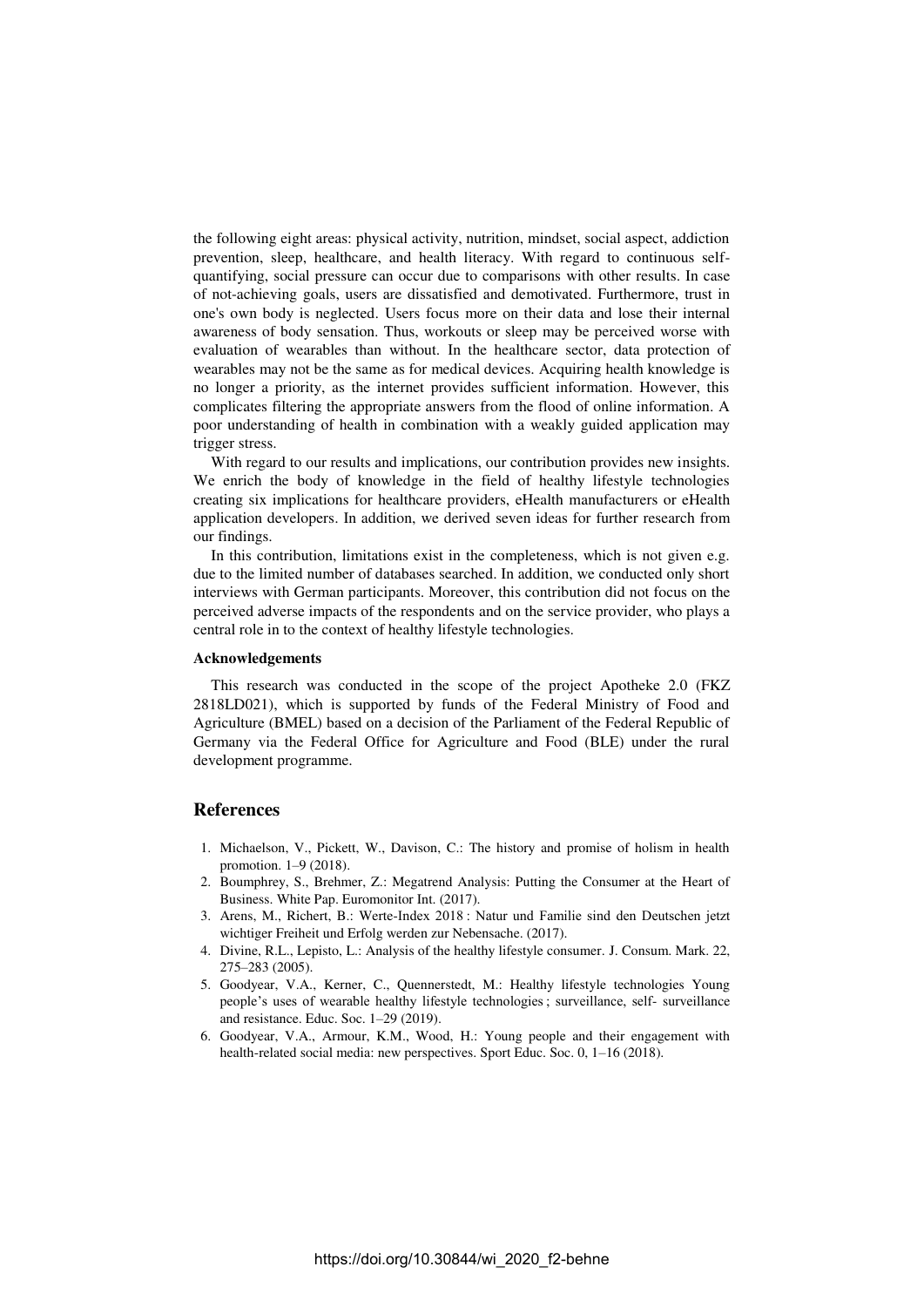- 7. Lupton, D.: 'Better understanding about what's going on': young Australians' use of digital technologies for health and fitness. Sport Educ. Soc. 0, 1–13 (2018).
- 8. Lupton, D.: Digital health: critical and cross-disciplinary perspectives. Routledge (2017).
- 9. Lupton, D.: The diverse domains of quantified selves: self-tracking modes and dataveillance. Econ. Soc. 45, 101–122 (2016).
- 10. vom Brocke, J., Simons, A., Niehaves, B., Riemer, K., Plattfaut, R., Cleven, A., Reimer, K.: Reconstructing the giant: On the importance of rigour in documenting the literature search process. 17th Eur Conf Inf Syst 9. 2206–2217 (2009).
- 11. Haddadi, H., Brown, I.: Quantified self and the privacy challenge. Technol. Law Futur. 6, (2014).
- 12. World Health Organization (WHO): Constitution of the World Health Organization. International Health Conference, New York (1948).
- 13. Cherry, K.: The 5 Levels of Maslow's Hierarchy of Needs, https://www.verywellmind.com/ what-is-maslows-hierarchy-of-needs-4136760, last accessed 2019/07/05.
- 14. McLeod, S.A.: Maslow's Hierarchy of Needs. Simply Psychol. 1, (2007).
- 15. World Health Organization (WHO): Noncumminicable Diseases Progress Monitor.  $(2017)$
- 16. Lappalainen, R., Sairanen, E., Järvelä, E., Rantala, S., Korpela, R., Puttonen, S., Pihlajamäki, J., Järnefelt, H., Laitinen, J., Kutinlahti, E., Saarelma, O., Ermes, M.: The effectiveness and applicability of different lifestyle interventions for enhancing wellbeing : the study design for a randomized controlled trial for persons with metabolic syndrome risk factors and psychological distress. 1–16 (2014).
- 17. Griffin, B., Sherman, K.A., Jones, M., Bayl-Smith, P.: The Clustering of Health Behaviours in Older Australians and its Association with Physical and Psychological Status, and Sociodemographic Indicators. Ann. Behav. Med. 48, 205–214 (2014).
- 18. Norman, C.D., Skinner, H.A.: eHealth Literacy: Essential Skills for Consumer Health in a Networked World. J. Med. Internet Res. 8, (2006).
- 19. World Health Organization (WHO): Public health implications of excessive use of the Internet, computers, smartphones and similar electronic devices : meeting report : Main Meeting Hall, Foundation for Promotion of Cancer Research, National Cancer Research Centre, Tokyo, Japan, 27-29 August. 149–149 (2015).
- 20. Piwek, L., Ellis, D.A., Andrews, S., Joinson, A.: The Rise of Consumer Health Wearables: Promises and Barriers. PLOS Med. 13, (2016).
- 21. Samerski, S.: Individuals on alert: digital epidemiology and the individualization of surveillance. Life Sci. Soc. Policy. 14, 13 (2018).
- 22. Toner, J.: Exploring the dark-side of fitness trackers: Normalization, objectification and the anaesthetisation of human experience. Perform. Enhanc. Health. 6, 75–81 (2018).
- 23. Hogle, L.F.: Data-intensive resourcing in healthcare. BioSocieties. 11, 372–393 (2016).
- 24. Paluch, S., Tuzovic, S.: The Quantified Self: The Role of Consumers' Smart Wearables Perception Offered by Insurance Companies: An Abstract. In: Krey, N. and Rossi, P. (eds.) Back to the Future: Using Marketing Basics to Provide Customer Value. pp. 271–272. Springer International Publishing, Cham (2018).
- 25. Torous, J., Roberts, L.W.: Needed Innovation in Digital Health and Smartphone Applications for Mental Health: Transparency and Trust. JAMA Psychiatry. 74, 437 (2017).
- 26. Husemann, C., Pittroff, F., Schulz, A.D.: Fitness-Tracking als Informationsproblem. Datenschutz Datensicherheit - DuD. 42, 694–700 (2018).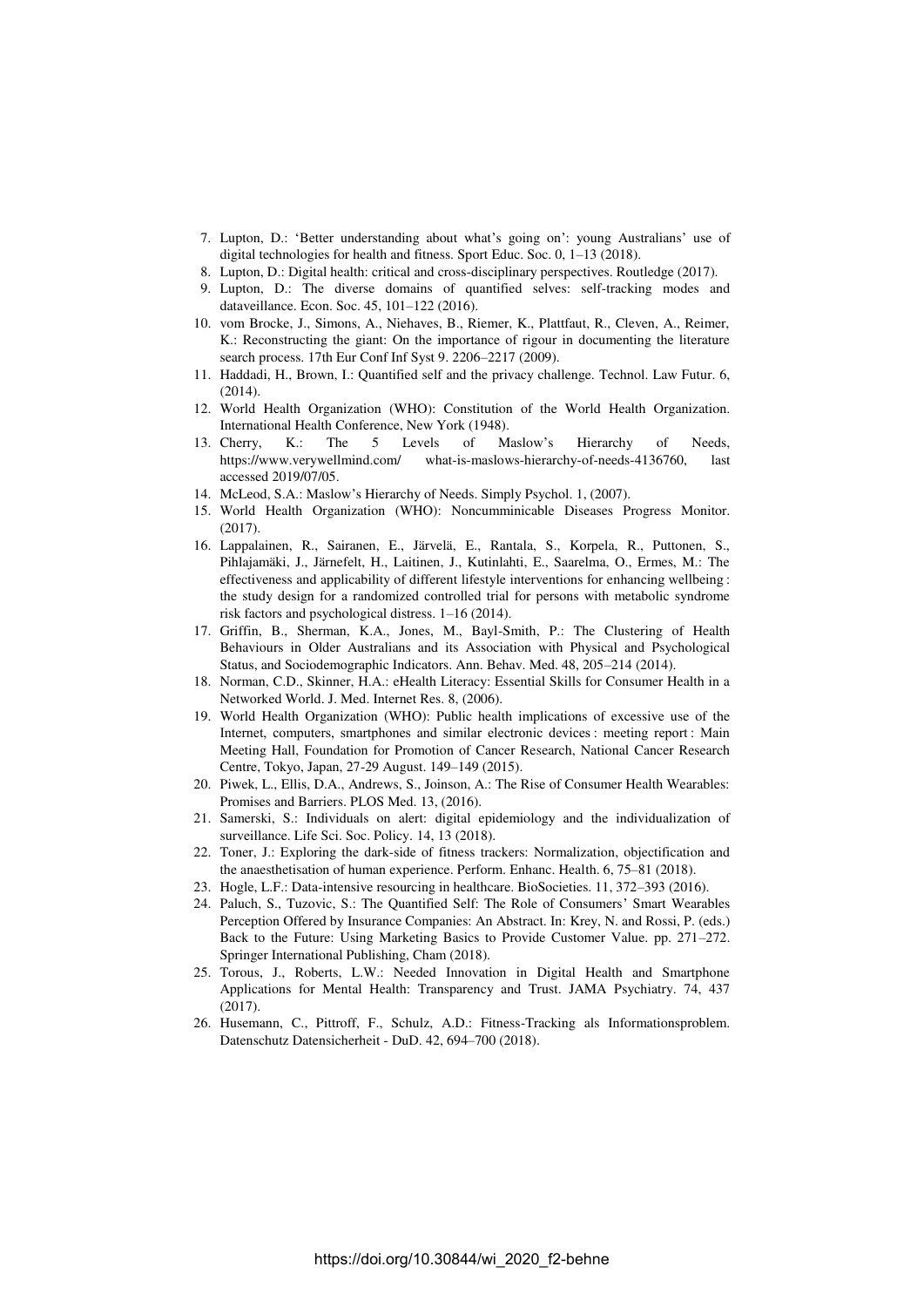- 27. Smith, B., Magnani, J.W.: New technologies, new disparities: The intersection of electronic health and digital health literacy. Int. J. Cardiol. 292, 280–282 (2019).
- 28. Lazar, A., Koehler, C., Tanenbaum, J., Nguyen, D.H.: Why We Use and Abandon Smart Devices. In: Proceedings of the 2015 ACM International Joint Conference on Pervasive and Ubiquitous Computing. pp. 635–646. ACM, New York, NY, USA (2015).
- 29. Chinoy, E.D., Huwa, K.E., Snider, M.N., Bessman, S.C., Cuellar, J.A., Cooper, A.D., Hirsch, D.A., Nardulli, P.J., Jameson, J.T., Drummond, S.P.A.: 1002 Examination of Wearable and Non-Wearable Consumer Sleep-Tracking Devices Versus Polysomnography. Sleep. 42, A403–A404 (2019).
- 30. Alexandru, A., Ianculescu, M., Coardos, D.: Improved Patient Engagement in Selfmanagement of Health , a Key to Sustainable Preventative Healthcare Systems. Springer International Publishing (2018).
- 31. Rockmann, R.: Don't hurt me… No more? An Empirical Study on the Positive and Adverse Motivational Effects in Fitness Apps. (2019).
- 32. Duus, R., Cooray, M., Page, N.: Agentic technology: The impact of activity trackers on user behavior. In: Creating marketing magic and innovative future marketing trends. pp. 315–322. Springer (2017).
- 33. Maunder, K., Walton, K., Williams, P., Ferguson, M., Beck, E.: Strategic leadership will be essential for dietitian eHealth readiness: A qualitative study exploring dietitian perspectives of eHealth readiness. Nutr. Diet. 1–9 (2018).
- 34. Seiler, R., Hüttermann, M.: E-Health , Fitness Trackers and Wearables Use Among Swiss Students. Adv. Bus.-Relat. Sci. Res. Conf. 1–12 (2015).
- 35. Peña-Casas, R., Ghailani, D., Coster, S.: The Impact of Digitalisation on Job Quality in European Public Services: The Case of Homecare and Employment Service Workers. 1– 41 (2018).
- 36. Sullivan, A.N., Lachman, M.E.: Behavior change with fitness technology in sedentary adults: a review of the evidence for increasing physical activity. Front. Public Health. 4, 289 (2017).
- 37. Ross, S.: Being Real on Fake Instagram: Likes, Images, and Media Ideologies of Value. J. Linguist. Anthropol. (2019).
- 38. Asimakopoulos, S., Asimakopoulos, G., Spillers, F.: Motivation and user engagement in fitness tracking: Heuristics for mobile healthcare wearables. In: Informatics. p. 5. Multidisciplinary Digital Publishing Institute (2017).
- 39. Hysing, M., Pallesen, S., Stormark, K.M., Jakobsen, R., Lundervold, A.J., Sivertsen, B.: Sleep and use of electronic devices in adolescence: Results from a large population-based study. BMJ Open. 5, 1–7 (2015).
- 40. Paldan, K., Sauer, H., Wagner, N.F.: Promoting inequality? Self-monitoring applications and the problem of social justice. AI Soc. 0, 1–11 (2018).
- 41. Miotto, R., Wang, F., Wang, S., Jiang, X., Dudley, J.T.: Deep learning for healthcare: Review, opportunities and challenges. Brief. Bioinform. 19, 1236–1246 (2017).
- 42. Batt, J., Kynaston, J., Olivier, J.: eAppendicitis: Diagnostic Uncertainty in Appendicitis and the Role of Ehealth–does it Help? J. Perioper. Pract. 27, 258–263 (2017).
- 43. Lupton, D.: The digitally engaged patient: Self-monitoring and self-care in the digital health era. Soc. Theory Health. 11, 256–270 (2013).
- 44. Budzinski, O., Schneider, S.: Smart Fitness: Ökonomische Effekte einer Digitalisierung der SelbstvermessungSmart fitness: economic effects of digitalized self-tracking. List Forum Für Wirtsch.- Finanzpolit. 43, 89–124 (2017).